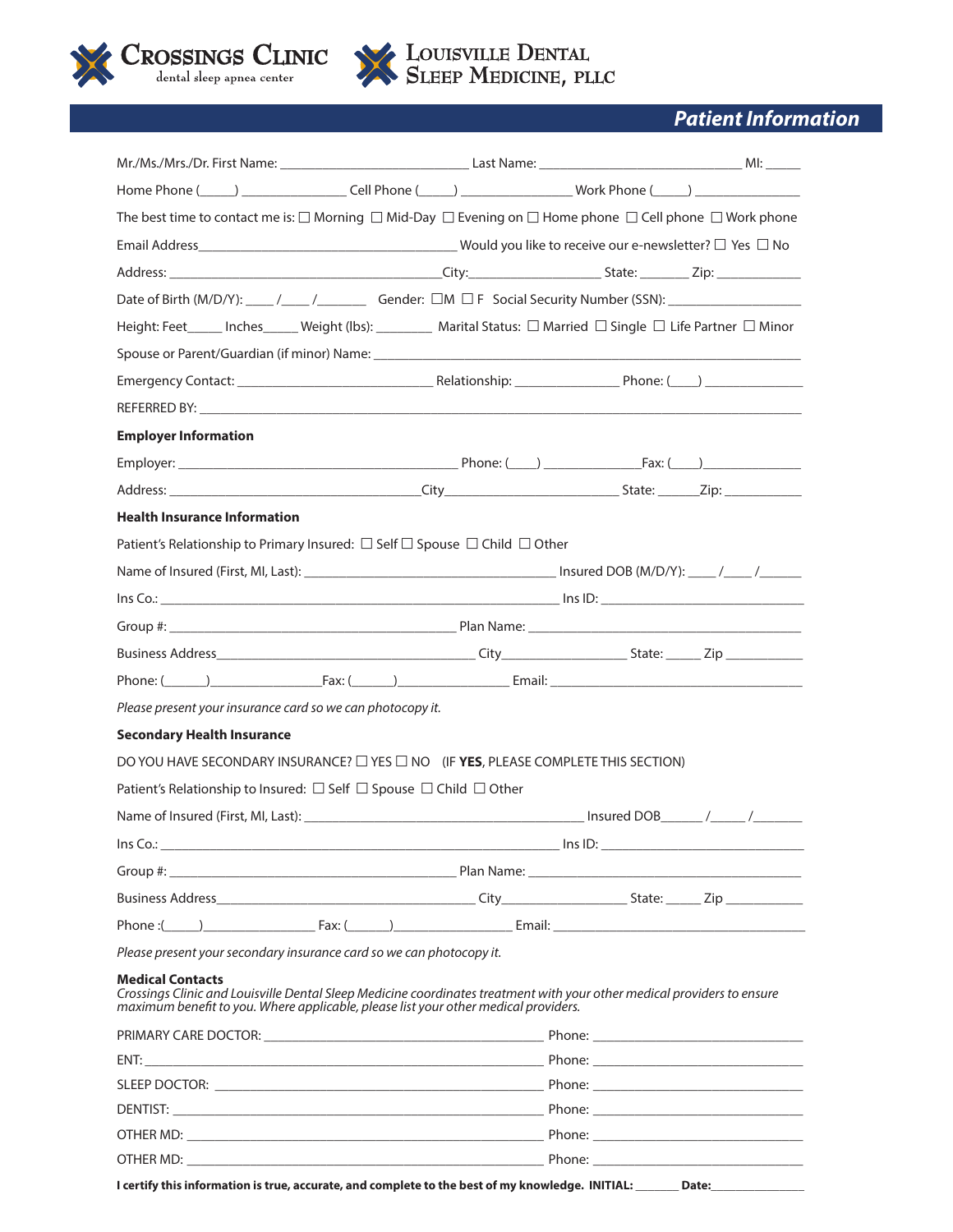

**LOUISVILLE DENTAL<br>• SLEEP MEDICINE, PLLC** 

*Patient Questionnaire - 1*

| <b>Epworth Sleepiness Scale</b>                             |                             |                                 |  |  |
|-------------------------------------------------------------|-----------------------------|---------------------------------|--|--|
| Sitting and Reading                                         | $0 =$ No chance of dozing   |                                 |  |  |
| Watching TV                                                 | 1 = Slight Chance of dozing |                                 |  |  |
| Sitting inactive in public place (theater)                  |                             | $2 =$ Moderate Chance of dozing |  |  |
| As a car passenger for an hour without a break              |                             | $3 =$ High Chance of dozing     |  |  |
| Lying down in the afternoon to rest                         |                             |                                 |  |  |
| Sitting and talking to someone                              |                             |                                 |  |  |
| Sitting quietly after lunch without alcohol                 |                             |                                 |  |  |
| In a car while stopped at a traffic light                   |                             |                                 |  |  |
| <b>TOTAL</b>                                                |                             |                                 |  |  |
| <b>Thornton Snoring Scale</b>                               |                             |                                 |  |  |
| My snoring affects my relationship with my partner          |                             | $0 =$ Never                     |  |  |
| My snoring causes my partner to be irritable or tired       |                             | $1 = 1$ night/week              |  |  |
| My snoring requires us to sleep in separate rooms           |                             | $2 = 2 - 3$ nights/week         |  |  |
| My snoring is loud                                          |                             | $3 = 4 +$ nights/week           |  |  |
| My snoring affects others when I am sleeping away from home |                             |                                 |  |  |
|                                                             | <b>TOTAL</b>                |                                 |  |  |
|                                                             |                             |                                 |  |  |

**Please list the main reason(s) you are seeking treatment for snoring or sleep apnea:** 

### **Do you have other complaints?**

| $\Box$ Frequent snoring                               | $\Box$ Difficulty maintaining sleep                      |
|-------------------------------------------------------|----------------------------------------------------------|
| $\Box$ Excessive Daytime Sleepiness (EDS)             | $\Box$ Choking while sleeping                            |
| $\Box$ Difficulty falling asleep                      | $\Box$ Feeling unrefreshed in the morning                |
| $\Box$ Waking up gasping/choking                      | $\Box$ Memory problems                                   |
| $\Box$ Morning headaches                              | $\Box$ Impotence                                         |
| $\Box$ Neck or facial pain                            | $\Box$ Nasal problems, difficulty breathing through nose |
| $\Box$ I have been told I stop breathing when I sleep | $\Box$ Irritability or mood swings                       |
|                                                       |                                                          |
|                                                       |                                                          |
| <b>Subjective Signs and Symptoms</b>                  |                                                          |
| Rate your overall energy level                        | (Low) 1 2 3 4 5 6 7 8 9 10 (Excellent)                   |
| Rate your sleep quality                               | (Low) 1 2 3 4 5 6 7 8 9 10 (Excellent)                   |
|                                                       |                                                          |

 $\_$  , and the set of the set of the set of the set of the set of the set of the set of the set of the set of the set of the set of the set of the set of the set of the set of the set of the set of the set of the set of th  $\_$  , and the set of the set of the set of the set of the set of the set of the set of the set of the set of the set of the set of the set of the set of the set of the set of the set of the set of the set of the set of th  $\_$  , and the set of the set of the set of the set of the set of the set of the set of the set of the set of the set of the set of the set of the set of the set of the set of the set of the set of the set of the set of th

On average, how many times per night do you wake up?

On average, how many hours of sleep do you get per night?

Do you have a bed partner? VES / NO / SOMETIMES

Do you sleep in the same room? YES / NO

How many times per night does your bedtime partner notice you stop breathing?

Have you been told you snore? YES / NO / SOMETIMES Rate the sound of your snoring (Quiet) 1 2 3 4 5 6 7 8 9 10 (Loud)

How often do you awaken with headaches? NEVER / RARELY / SOMETIMES / OFTEN / EVERYDAY

SEVERAL TIMES PER NIGHT / ONCE PER NIGHT / SEVERAL TIMES PER WEEK / OCCASIONALLY / SELDOM / NEVER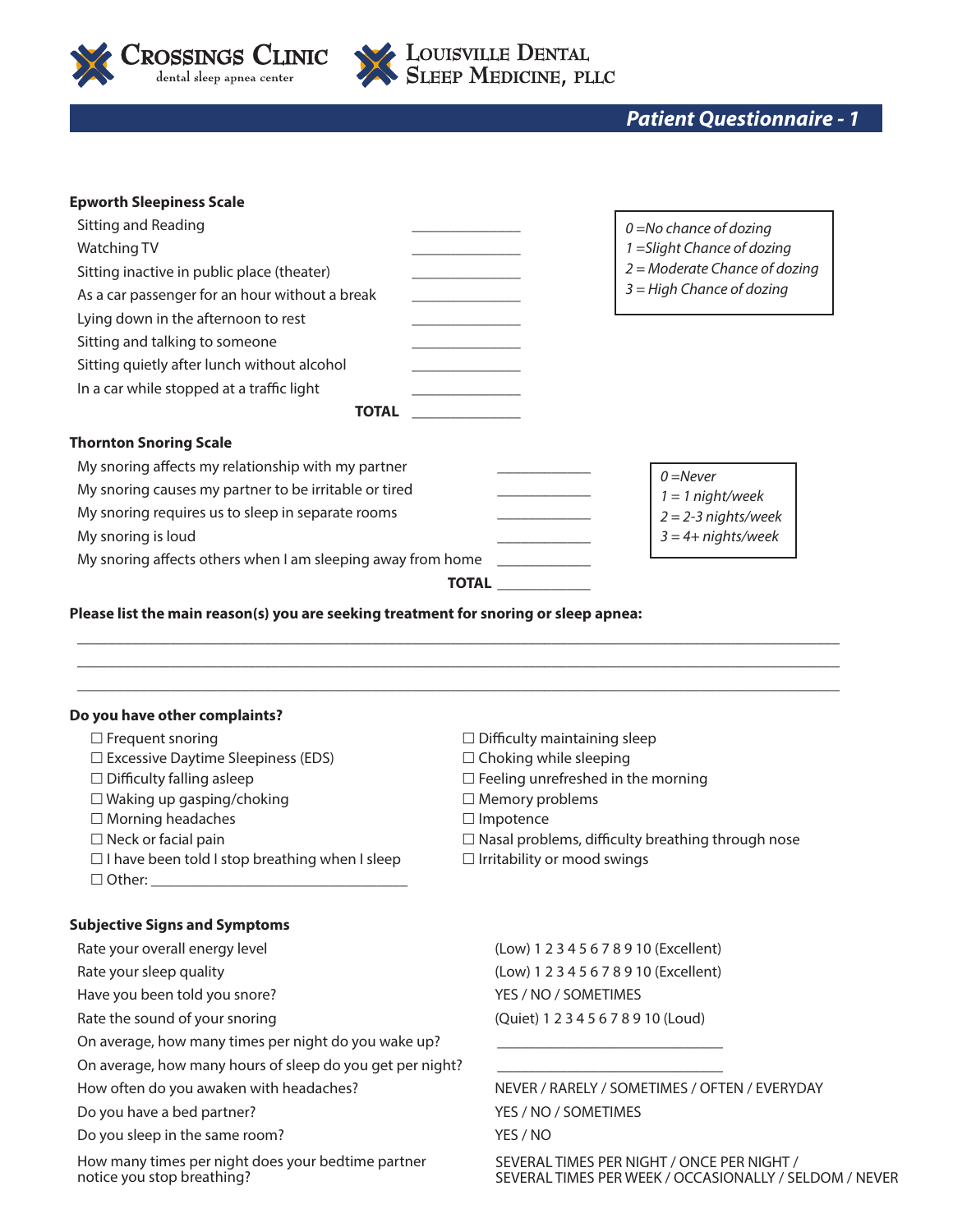

# LOUISVILLE DENTAL

# *Patient Questionnaire - 2*

| <b>Sleep Study/CPAP History</b>                                                                                                                                                                                                                                                                                                                                                                                                                                                                               |            |                                                                                                                |                                                                                                                                                                                                                                                                                                                                                                                                   |  |  |
|---------------------------------------------------------------------------------------------------------------------------------------------------------------------------------------------------------------------------------------------------------------------------------------------------------------------------------------------------------------------------------------------------------------------------------------------------------------------------------------------------------------|------------|----------------------------------------------------------------------------------------------------------------|---------------------------------------------------------------------------------------------------------------------------------------------------------------------------------------------------------------------------------------------------------------------------------------------------------------------------------------------------------------------------------------------------|--|--|
| Have you ever had a sleep study?                                                                                                                                                                                                                                                                                                                                                                                                                                                                              | <b>YES</b> | N <sub>O</sub>                                                                                                 |                                                                                                                                                                                                                                                                                                                                                                                                   |  |  |
| If YES, where and when? __________                                                                                                                                                                                                                                                                                                                                                                                                                                                                            |            |                                                                                                                | Date: ___________                                                                                                                                                                                                                                                                                                                                                                                 |  |  |
| Have you tried CPAP?                                                                                                                                                                                                                                                                                                                                                                                                                                                                                          | <b>YES</b> | <b>NO</b>                                                                                                      |                                                                                                                                                                                                                                                                                                                                                                                                   |  |  |
| Are you currently using CPAP?                                                                                                                                                                                                                                                                                                                                                                                                                                                                                 | <b>YES</b> | <b>NO</b>                                                                                                      |                                                                                                                                                                                                                                                                                                                                                                                                   |  |  |
| If YES, how many nights per week do you wear it?                                                                                                                                                                                                                                                                                                                                                                                                                                                              |            |                                                                                                                | out of 7 nights                                                                                                                                                                                                                                                                                                                                                                                   |  |  |
| When you wear your CPAP, how many hours per night do you wear it?                                                                                                                                                                                                                                                                                                                                                                                                                                             |            |                                                                                                                | hours per night                                                                                                                                                                                                                                                                                                                                                                                   |  |  |
| If you use or have used CPAP, what are your chief complaints about CPAP?<br>$\square$ Mask leaks<br>$\Box$ An inability to get the mask to fit properly<br>$\Box$ Discomfort from the straps or headgear<br>$\Box$ Decreased sleep quality or interrupted sleep from<br><b>CPAP</b> device<br>$\Box$ Noise from the device disrupting sleep and/or<br>bedtime partner's sleep<br>□ CPAP restricted movement during sleep<br>$\Box$ CPAP seems to be ineffective<br>$\Box$ Device causes teeth or jaw problems |            |                                                                                                                | $\Box$ A latex allergy<br>$\Box$ Device causes claustrophobia or panic attacks<br>$\Box$ An unconscious need to remove CPAP at night<br>□ Caused GI / stomach / intestinal problems<br>□ CPAP device irritated my nasal passages<br>$\Box$ Inability to wear due to nasal problems<br>$\Box$ Causes dry nose or dry mouth<br>$\Box$ The device causes irritation due to air leaks<br>$\Box$ Other |  |  |
|                                                                                                                                                                                                                                                                                                                                                                                                                                                                                                               |            |                                                                                                                |                                                                                                                                                                                                                                                                                                                                                                                                   |  |  |
| <b>Dental Device History</b>                                                                                                                                                                                                                                                                                                                                                                                                                                                                                  |            |                                                                                                                |                                                                                                                                                                                                                                                                                                                                                                                                   |  |  |
| Are you currently wearing a dental device?                                                                                                                                                                                                                                                                                                                                                                                                                                                                    | <b>YES</b> | NO                                                                                                             |                                                                                                                                                                                                                                                                                                                                                                                                   |  |  |
| Have you previously tried a dental device?                                                                                                                                                                                                                                                                                                                                                                                                                                                                    | <b>YES</b> | <b>NO</b>                                                                                                      |                                                                                                                                                                                                                                                                                                                                                                                                   |  |  |
| If YES, was it Over the Counter (OTC)?                                                                                                                                                                                                                                                                                                                                                                                                                                                                        | <b>YES</b> | <b>NO</b>                                                                                                      |                                                                                                                                                                                                                                                                                                                                                                                                   |  |  |
| Was it fabricated by a dentist?<br>If YES, who fabricated it? _____________                                                                                                                                                                                                                                                                                                                                                                                                                                   | <b>YES</b> | <b>NO</b>                                                                                                      |                                                                                                                                                                                                                                                                                                                                                                                                   |  |  |
| If applicable, please describe your previous dental device experience:                                                                                                                                                                                                                                                                                                                                                                                                                                        |            |                                                                                                                |                                                                                                                                                                                                                                                                                                                                                                                                   |  |  |
|                                                                                                                                                                                                                                                                                                                                                                                                                                                                                                               |            |                                                                                                                |                                                                                                                                                                                                                                                                                                                                                                                                   |  |  |
| <b>Surgical History</b>                                                                                                                                                                                                                                                                                                                                                                                                                                                                                       |            |                                                                                                                |                                                                                                                                                                                                                                                                                                                                                                                                   |  |  |
| Have you ever had surgery for snoring or sleep apnea?                                                                                                                                                                                                                                                                                                                                                                                                                                                         |            | <b>YES</b>                                                                                                     | <b>NO</b>                                                                                                                                                                                                                                                                                                                                                                                         |  |  |
| Please list any nose, palatal, throat, tongue, or jaw surgeries you have had.                                                                                                                                                                                                                                                                                                                                                                                                                                 |            |                                                                                                                |                                                                                                                                                                                                                                                                                                                                                                                                   |  |  |
|                                                                                                                                                                                                                                                                                                                                                                                                                                                                                                               |            |                                                                                                                |                                                                                                                                                                                                                                                                                                                                                                                                   |  |  |
|                                                                                                                                                                                                                                                                                                                                                                                                                                                                                                               |            | Date: ___________________________Surgeon:_______________________________Surgery: _____________________________ |                                                                                                                                                                                                                                                                                                                                                                                                   |  |  |
| Date: ___________________________Surgeon:_____________________________Surgery: _______________________________                                                                                                                                                                                                                                                                                                                                                                                                |            |                                                                                                                |                                                                                                                                                                                                                                                                                                                                                                                                   |  |  |

Please comment about any other therapy attempts (weight loss, gastric bypass, etc.) and how each impacted your snoring and apnea and sleep quality.

 $\_$  , and the set of the set of the set of the set of the set of the set of the set of the set of the set of the set of the set of the set of the set of the set of the set of the set of the set of the set of the set of th \_\_\_\_\_\_\_\_\_\_\_\_\_\_\_\_\_\_\_\_\_\_\_\_\_\_\_\_\_\_\_\_\_\_\_\_\_\_\_\_\_\_\_\_\_\_\_\_\_\_\_\_\_\_\_\_\_\_\_\_\_\_\_\_\_\_\_\_\_\_\_\_\_\_\_\_\_\_\_\_\_\_\_\_\_\_\_\_\_\_\_\_\_\_\_\_\_\_  $\_$  , and the set of the set of the set of the set of the set of the set of the set of the set of the set of the set of the set of the set of the set of the set of the set of the set of the set of the set of the set of th